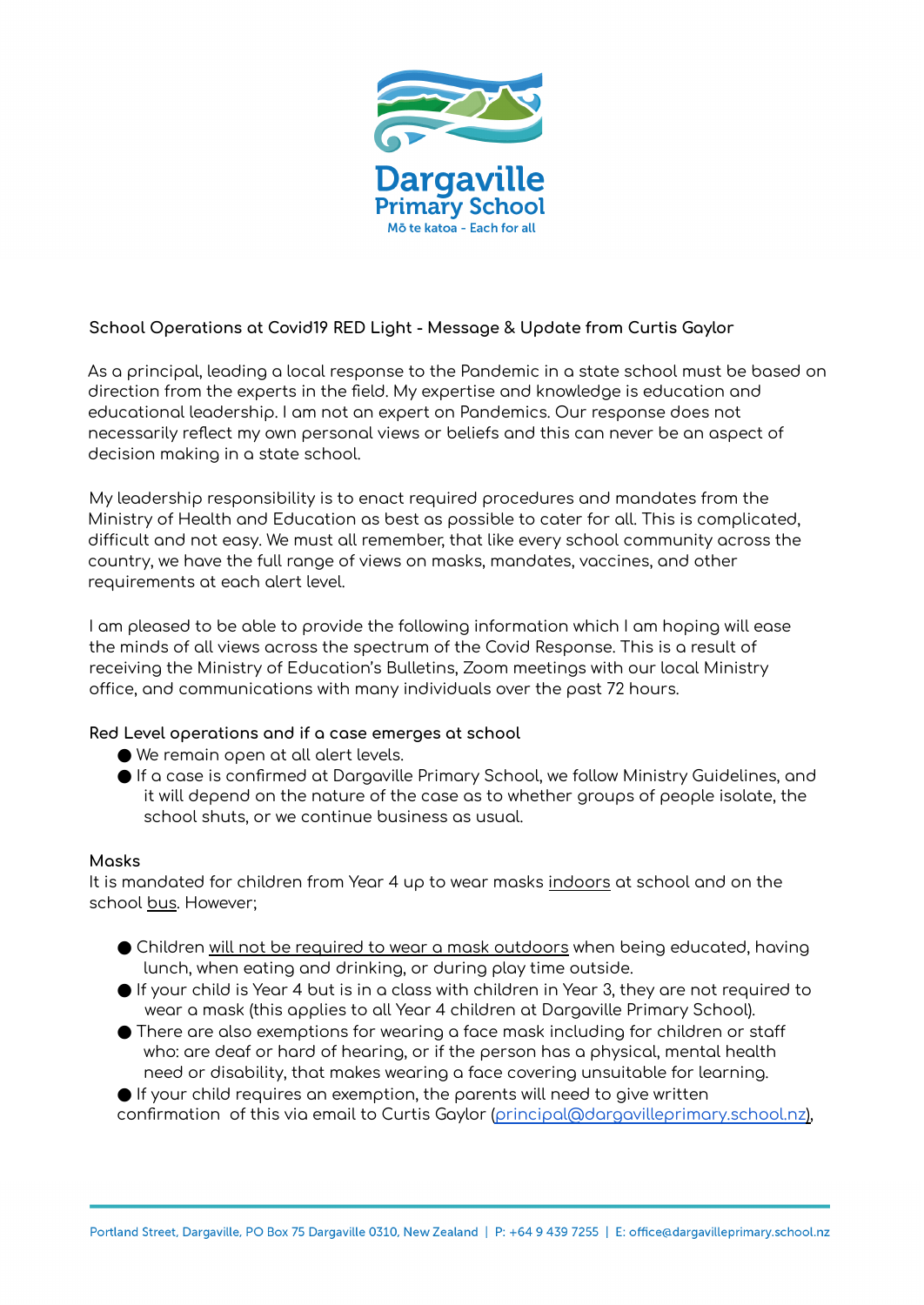who will notify the class teacher.

Mask enforcement and 'policing' is not the job of school staff. Our role is to remind, encourage and support all who are able to wear their mask as per the guidelines. If your child is non compliant, this will be managed discreetly. Children will not be punished for not wearing a mask. However, if it is a recurring issue and they can wear a mask, myself, Miss Pickering or the teacher might phone the parent to come to a mutual understanding of how to further support the child to wear their mask.

During the first week of term, our Year 5 & 6 teachers will factually educate their children about the realities of how the mask mandate looks in our school. That is, we will discuss:

● How most people will be wearing one, and some people will not.

 $\bullet$  No one is permitted to question why or why not someone is or is not wearing a mask

● That people who mock others for wearing or not wearing a mask will have a meeting with me or Miss Pickering, and consequences may have to be put in place or a meeting / phone call with parents

No staff member will be expressing their opinions on mask wearing or whether or not you should wear one. We also ask that parents, while on site, not discuss this topic. Discriminatory behaviour towards masked or unmasked will not be tolerated.

## **Vaccines for children**

Children are not mandated to receive the vaccine to be able to attend school. Parents make the decision about whether or not their child will receive the vaccine. Schools cannot and will not give permission for a child to receive the vaccine. Information to the contrary is purely gossip and social media speculation. Vaccinated and unvaccinated children have a right to education.

## **Parents on site at Red Level**

The same procedures remain as they did for Term 4. All parents are required to wear a mask when entering the school to drop children off and scan in. Parents are not to go into classrooms. The exception to this is our new entrants, highly anxious children or other new enrollments.

If parents have a mask exemption, proof of this must be available. Only one parent at a time in the office, masked and socially distanced. If parents do not follow these procedures, we will do our best to remind them of requirements but we cannot enforce them. If parents become argumentative or aggressive, the school can contact police if necessary to put things in place to avoid such situations in the future.